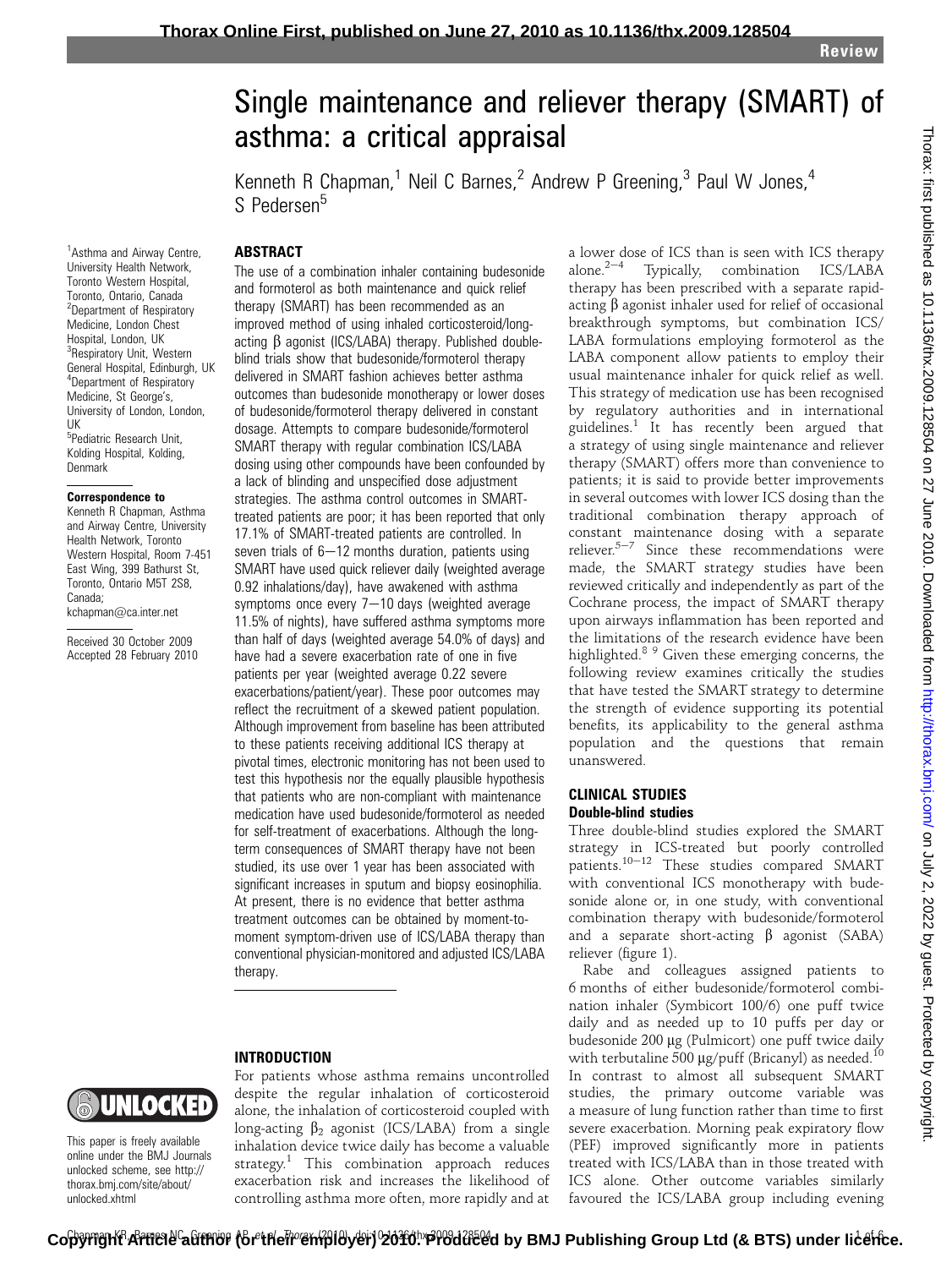

Figure 1 Study designs for double-blind single maintenance and reliever therapy (SMART) studies. (A) Comparison of inhaled corticosteroid (ICS) monotherapy with ICS/long-acting  $\beta$  agonist (LABA).<sup>15</sup> (B) Comparison of ICS monotherapy with ICS/LABA.<sup>16</sup> (C) Comparison of ICS monotherapy with two doses of ICS/LABA, SMART being the higher dosage ICS/LABA treatment arm.<sup>17</sup> (D) Comparison of three ICS/LABA treatment arms: with shortacting  $\beta_2$  agonist, with additional LABA or with additional ICS and additional LABA.<sup>19</sup> BUD, budesonide; FORM, formoterol.

PEF, reliever-free days, as-needed reliever use, asthma symptom score, symptom-free days and asthma control days. Also noted was a reduced 'severe' exacerbation rate in patients treated with ICS/LABA. The definition of severe exacerbation was expanded in this study beyond the usual clinical meaning to include not only a hospitalisation or emergency department visit but also a short course of prednisone or a decrease in morning  $PEF \geq 30\%$ from baseline on two or more consecutive days. Indeed, 57 of 66 exacerbations defined by the fall in morning PEF had not been detected clinically by the patient or investigator. Defining an exacerbation based solely on PEF changes has been questioned in a recent review and the ATS/ERS statement concerning the definition of exacerbations for asthma research.<sup>13</sup> The pattern of reliever use was examined in the SMART group; despite 6% of patients using >8 puffs of ICS/LABA as reliever at least once during the trial and 3% using >10 puffs on at least one day, no adverse events were attributed to such usage although three episodes of tachycardia were reported in the SMART group and none in the budesonide monotherapy group. Other safety parameters were not significantly different between groups.

Scicchitano and colleagues undertook a study of similar design to the study by Rabe et al but the study was of 12 months duration and time to first severe exacerbation (using the expanded definition) was the primary outcome variable.<sup>11</sup> One arm was treated with budesonide/formoterol 200/6 (Symbicort 200/6) once daily with additional doses as needed, the other received budesonide 200 µg (Pulmicort 200) two puffs twice daily with terbutaline 500 µg/puff reliever as needed. The results were similar to those reported by Rabe and colleagues. Time to first severe exacerbation was longer in the ICS/LABA combination therapy group while other symptom outcomes were also better. Most adverse events and safety events were similar between treatment groups, although one patient in the SMART group developed atrial fibrillation attributed to study medication by the investigator.

The results of these two early SMART trials do not elucidate a unique value of a SMARTapproach; they confirm only that the addition of a long-acting  $\beta_2$  agonist to inhaled steroids is an effective option.

The largest of the early trials was reported by O'Byrne and colleagues.<sup>12</sup> This 1-year trial assigned patients to (1) budesonide/formoterol 100/6 one puff twice daily with terbutaline reliever; (2) budesonide  $400 \mu$ g twice daily with terbutaline reliever; or (3) budesonide/formoterol 100/6 one puff twice daily with additional doses as reliever. Time to first severe exacerbation was delayed in the SMART group compared with the other regimens. Secondary outcome variables were also better. The investigators suggested the timing of additional ICS therapy in the SMART group as a possible mechanism to explain the better outcomes with SMART versus budesonide monotherapy at mean daily doses of 300 µg versus 400 µg respectively. They did not discuss the improved outcome of SMART versus conventional combination therapy with SABA reliever, but their data showed that patients on SMART averaged 50% higher daily ICS doses than patients using conventional combination therapy. Thus, this trial reconfirms that increasing the dose of ICS may be helpful in improving asthma outcomes.

A later blinded trial by Rabe and colleagues compared two conventional combination treatment arms with a SMART treatment arm over 12 months (figure 1).<sup>14</sup> Patients with poorly controlled asthma were randomised to budesonide/formoterol 200/6 (Symbicort 200) one puff twice daily and one of terbutaline 500 μg, formoterol 6 μg or budesonide/formoterol 200/6 as reliever. The time to first severe exacerbation (defined as hospitalisation, emergency department visit or prednisone use) was longest in the SMART arm, shorter in the formoterol reliever arm and shortest in the terbutaline reliever arm. Although several individual symptom outcomes were statistically better in the SMART arm than in the comparator arms, there was no difference among treatments in the asthma control days or the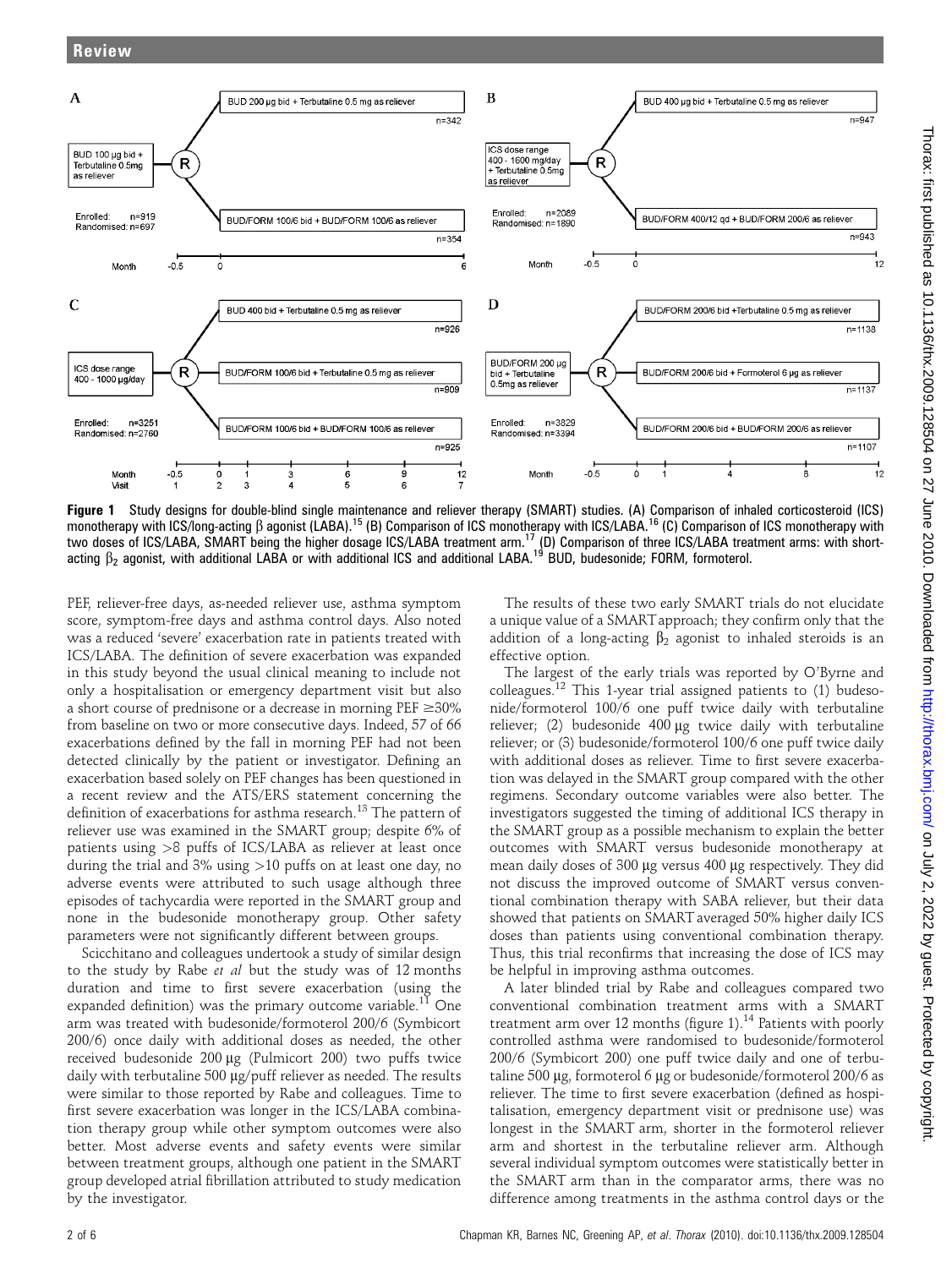quality of life. The average daily dose of budesonide was increased by 50% in the SMART-treated patients compared with the comparator arms  $(604 \text{ µg vs } 400 \text{ µg}).$ 

In aggregate, these blinded studies showed no clear safety signals for SMART therapy. They confirmed that combination therapy with ICS/LABA produces better asthma outcomes than ICS monotherapy and that higher doses of ICS/LABA combination therapy produces better results than lower doses.

### Comparative studies

Several studies have compared SMART with budesonide/ formoterol with conventional combination therapy with salmeterol/fluticasone. Such studies have been confounded by a lack of blinding and several elements of trial design that subtly disadvantaged the non-SMART arm. For example, Vogelmeier and colleagues reported fewer severe exacerbations in patients treated with budesonide/formoterol in SMART fashion compared with patients treated with fluticasone/salmeterol and separate salbutamol reliever.<sup>15</sup> However, the authors acknowledged that 'as titration of maintenance medication was left to physician judgement and was not protocol driven, patients could have been inadvertently undertreated'. A majority of patients (62%) were using budesonide (most likely in Turbuhaler format) at the time of recruitment; it would be difficult to exclude bias in the study with patients assigned to their familiar inhaler or a novel inhaler in open-label fashion. The use of devices that require different inhalation techniques (dry powder Turbuhaler SMART arm versus metered dose aerosol comparator arm) further complicates interpretation. Moreover, the investigators chose to report the doses of inhaled medication differently between arms, using lower ex-actuator values for the SMART arm and higher ex-valve values for the comparator arm. Although this and several other studies have suggested lower ICS exposure for patients using a SMART regimen, this conclusion has been based on patient diary reports of medication use and has not been validated by demonstrating differences in urinary cortisol values or other pharmacodynamic end points.

Sears et al have also reported a study in which the management of the comparator arm was undefined.<sup>16</sup> Patients with poorly controlled asthma were recruited from community practices. Some participating practices were asked to instruct patients in the correct use of a Turbuhaler and to switch these patients to SMART therapy while other practices were left to manage patients using 'current best practice', a strategy that was unspecified. Despite failing to show significant differences between treatments in the primary outcome variable (time to first severe exacerbation) and almost all secondary outcome variables (including hospitalisation rates, emergency department visits, PEF, Asthma Control Questionnaire (ACQ)-5 and sputum eosinophil counts), the investigators calculated the lower medication costs in the SMART group and reported the statistical significance of the finding. Similar negative findings (but without sputum eosinophil assessment) are available online from two unpublished European studies. $^{\rm 17}$   $^{\rm 18}$ 

In a blinded study, Bousquet and colleagues also failed to find a significant difference between budesonide/formoterol SMART therapy and constant dose fluticasone/salmeterol therapy in their primary outcome variable, time to first severe exacerbation and multiple secondary outcomes including reliever use, percentage of reliever-free days, asthma symptom scores, percentage of symptom-free days, nocturnal awakenings, asthma control days, ACQ-5 and morning and evening  $PEF<sup>19</sup>$ Time to first plus second exacerbations was significantly lower in the budesonide/formoterol group than in the fluticasone/

salmeterol group. This study differed from others in attempting to double-blind the study using double dummy techniques, although it seems probable that patients would have been able to distinguish bronchodilator-containing inhalers from placebo inhalers. Terbutaline was the reliever medication in the non-SMART arm rather than formoterol, an important difference given the different efficacy and side effect profiles between these bronchodilators. Two other studies have compared the as-needed use of these two bronchodilators in a population of patients with asthma characteristics similar to those in the study by Bousquet et al and reported a significantly delayed time to first severe exacerbation in the formoterol-treated arm.<sup>14 20</sup> Both found a significant delay in time to first exacerbation for formoterol compared with terbutaline as rescue medication. In addition, the regular use of the short-acting terbutaline has been associated with increased bronchial hyper-reactivity and airways inflammation.<sup>21 22</sup> Thus, some of the findings in the study by Bousquet et al might as plausibly be attributed to the pharmacological differences between as-needed bronchodilators as to the differences in combination strategies. A study by Kuna and colleagues comparing salmeterol/fluticasone plus terbutaline, budesonide/formoterol plus terbutaline and SMART was similarly confounded.<sup>23</sup> Moreover, the patients in the salmeterol/ fluticasone arm of that study used two different delivery systems (a pressurised aerosol inhaler and a dry powder inhaler), a potential factor in the results seen.

A recent Cochrane analysis of the findings in these studies concluded that '... [SMART] can reduce the risk of asthma exacerbations needing oral corticosteroids in comparison with fixed dose maintenance inhaled corticosteroids ... [SMART] has not been demonstrated to significantly reduce exacerbations in comparison with current best practice'.<sup>8</sup>

# Level of asthma control achieved with SMART

The goals of asthma management have evolved. The prevention of asthma death, acute hospitalisations or shortening the duration of an acute asthma episode in the emergency department are no longer regarded as sufficient treatment targets. The main focus is now on achievement of daily control and prevention of the consequences of insufficient daily control such as severe medical crises and day-to-day disability.<sup>14</sup> Patients with asthma should be controlled so that they have few or no daytime symptoms, no night-time symptoms, rare need for acute bronchodilator relief, no physical limitations, few or no exacerbations and no absences from usual activities caused by asthma. The SMART trials have reported mean results for each of these outcomes separately rather than reporting the number of patients achieving control, defined by attaining an adequate composite score of outcome variables. A composite score is a more rigorous and discriminating evaluation of control than any single symptom parameter and has been recommended in the recent ATS/ERS statement concerning the evaluation of control in clinical practice and clinical trials.<sup>13 24-26</sup> Only recently has the attainment of asthma control been reported for SMART-treated patients. In a retrospective analysis of five trials,<sup>10-12 19 23</sup> Bateman and colleagues reported that, by the last week of the study period  $(6-12 \text{ months})$ , only 17.1% of study patients were considered controlled according to Global Initiative for Asthma (GINA) criteria.<sup>27</sup> The remaining patients were either partly controlled (38.7%) or uncontrolled (44.2%). Among all trial patients, the risk of exacerbation was approximately twice as high for a partly-controlled versus a controlled patient and almost six times as high for an uncontrolled versus controlled patient.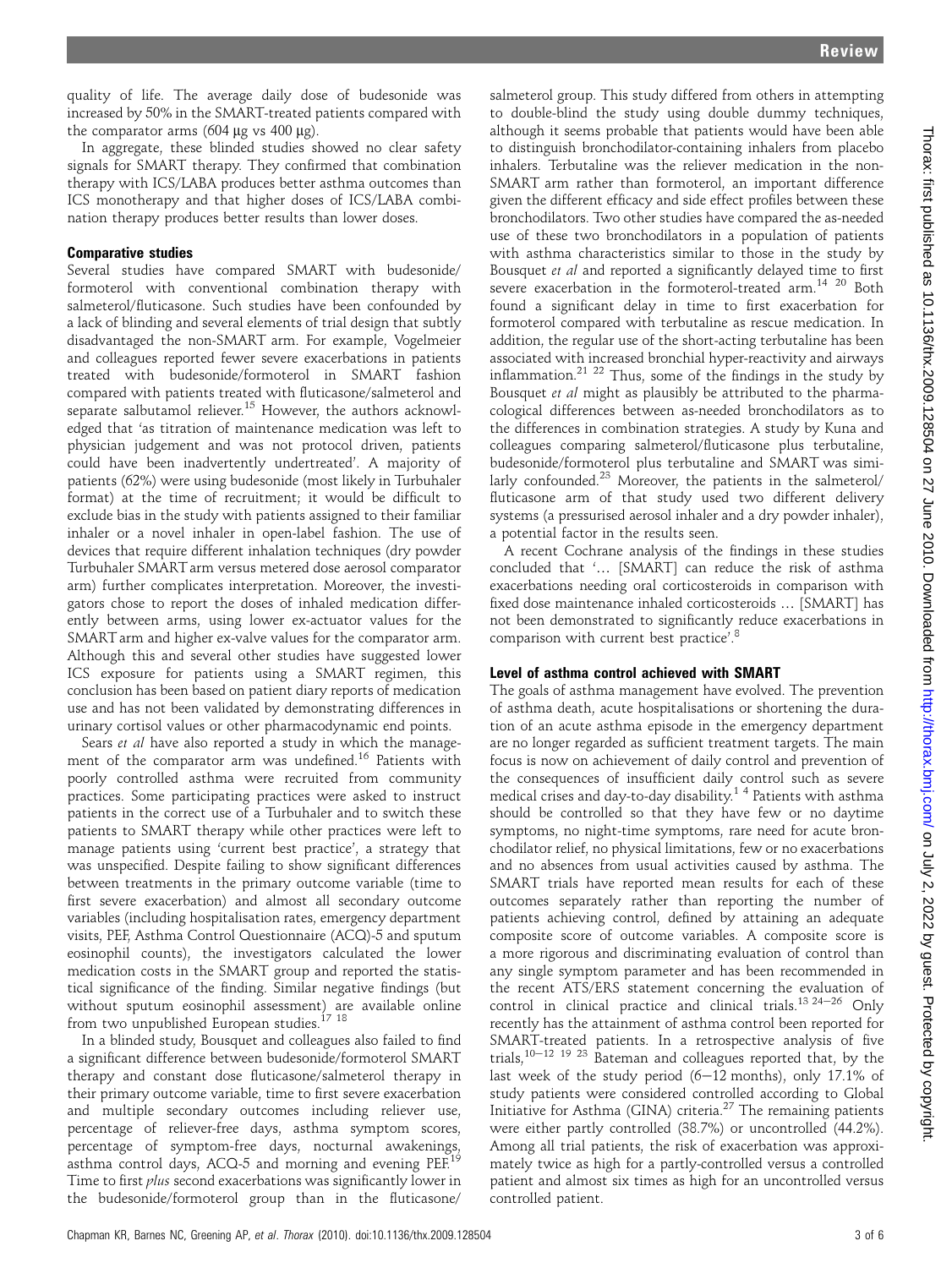The results from the individual asthma control outcomes in the SMARTstudies are summarised in table 1 and are consistent across studies. On average, patients using SMART have used quick reliever once per day, have awakened with asthma symptoms once every  $7-10$  days, enjoyed freedom from asthma symptoms on fewer than half of the days and experienced a severe exacerbation rate of approximately one in five patients per year (this last figure, expressed as the inverse of the annual rate of exacerbations per subject given in table 1, will slightly overestimate the numbers of patients affected because some patients suffered more than one exacerbation during the trial). The largest effect of treatment is on exacerbations, which have been reduced by around 50% compared with comparator arms. The effect on the daily control parameters has been much smaller. The data are reported as mean values for the individual outcomes, so until recently it has not been known if a subset of very unstable patients has driven these results or in how many patients guideline-defined well-controlled disease was achieved. Consistent with this lack of day-to-day asthma control, SMART studies have not typically reported improvements in health status or quality of life relative to baseline or to comparator regimens. This is remarkable given the putative benefit of severe exacerbation reduction, an outcome of considerable importance to patients.<sup>28</sup> <sup>29</sup>

# **Compliance**

It has been suggested that the SMART strategy provides greater clinical efficacy at lower doses of ICS than the traditional combination regimens, and that the corticosteroid works more effectively when inhaled at the onset of exacerbations following the onset of symptoms rather than preventively.<sup>30</sup> These suggestions have been based on diary card records of medication use in the SMART trials but have not been validated by the use of objective measurements. Poor compliance with inhaled therapy is well documented and appears, at least in some studies, to be no better in clinical trials than in routine clinical care environments.<sup>31</sup> Patients in trials have been reported to hide their non-compliance from investigators; in the first Lung Health Study, the phenomenon of 'dose-dumping' in patients was detected in 30% by the end of the trial and the suboptimal compliance was not detectable by diary card record or canister weighing.32 33 Electronic monitoring of dry powder devices including the Turbuhaler is available and studies using such monitoring have been reported. For example, Bosley and colleagues used this technique to assess the impact on compliance of combining a bronchodilator with an inhaled steroid.<sup>34</sup>

The treatment was taken as prescribed on only  $30-40\%$  of days, with no evidence that compliance was enhanced by the addition of terbutaline to budesonide. The authors concluded that compliance appears to be a patient-dependent rather than a drug-dependent issue.

In the SMART studies, patients have been recruited for their pattern of poorly controlled asthma despite treatment with ICS (with or without LABA). It is therefore possible that the persistence of poor day-to-day symptom control on SMART treatment, together with an apparent reduction in the need to seek medical attention for severe exacerbations, is the consequence of poorly compliant patients remaining poorly compliant with their day-today maintenance therapy but resorting to rescue combination therapy for the self-treatment of exacerbations. Further studies using objective monitoring of compliance are needed.

# UNANSWERED QUESTIONS Importance of symptom perception

SMART relies on a close association between bronchodilator use and the underlying level of asthma control. However, this relationship is known to be imperfect. Patients often choose not to use bronchodilator to relieve symptoms; asthma control indices enumerate as separate parameters the frequency of daytime or night-time symptoms and the frequency of reliever use for this reason. Some patients with asthma may be particularly insensitive to the perception of airway narrowing and the need to use bronchodilator. Rubinfield and Pain documented the phenomenon of the 'poor perceiver', finding that one in seven of their patients was unable to perceive a decrease in forced expiratory volume in 1 s to <50% of predicted during methacholine challenge.<sup>35</sup> Later investigations have identified patients who appear 'hypersensitive' to very small changes in airway calibre and may use their bronchodilator too frequently.<sup>36 37</sup> In agreement with these findings, a poor correlation between measured airflow and as-needed bronchodilator use has been reported in patients with asthma; patterns of overuse and underuse of bronchodilator predominate with only a minority using bronchodilator appropriately.38 Misuse was linked to high anxiety scores on the Minnesota Multiphasic Personality Inventory. More studies are needed to assess the importance of these problems on the effect on symptom-driven maintenance therapy.

# Long-term outcomes

A recent study has reported increased airways inflammation among patients transitioning from conventional fixed dose

Table 1 Asthma control end points, baseline and during SMART therapy

|                                               | Rabe<br>et al <sup>10</sup> | <b>Scicchitano</b><br>et al <sup>11</sup> | 0'Byrne<br>et al $12$ | Rabe<br>et al <sup>14</sup> | Vogelmeier<br>et al <sup>15</sup> | <b>Kuna</b><br>et al <sup>21</sup> | <b>Bousquet</b><br>et al <sup>19</sup> | Weighted<br>averages |
|-----------------------------------------------|-----------------------------|-------------------------------------------|-----------------------|-----------------------------|-----------------------------------|------------------------------------|----------------------------------------|----------------------|
| N (SMART arm)                                 | 354                         | 947                                       | 925                   | 1107                        | 1067                              | 1052                               | 1151                                   |                      |
| Study duration                                | 6 months                    | 12 months                                 | 12 months             | 12 months                   | 12 months                         | 6 months                           | 6 months                               | N/A                  |
| Symptom-free days (%)                         | B: 29.6                     | B: 9.8                                    | B: 23.1               | $B: 9.2*$                   | NA                                | B: 9.3                             | B: 10.7                                | B: 13.2              |
|                                               | T: 55.1                     | T: 41.7                                   | T: 54                 | $T: 40.3*$                  |                                   | T: 44.2                            | T: 47.2                                | T: 46.0              |
| As-needed reliever use<br>inhalations/day)    | B: 1.64                     | B: 1.9                                    | B: 2.46               | B: 1.8                      | B: 2.6                            | B: 2.29                            | B: 2.23                                | B: 2.18              |
|                                               | T: 1.04                     | T: 0.90                                   | T: 1.01               | T: 1.02                     | $T: 0.59 +$                       | T: 1.02                            | T: 0.95                                | T: 0.92              |
| Reliever-free days (%)                        | B: 24.3                     | B: 29.3                                   | B: 8.2                | B: N/A                      | NA                                | B: 8.9                             | B: 10.3                                | B: 14.7              |
|                                               | T: 55.3                     | T: 59.8                                   | T: 55                 | T: 52                       |                                   | T: 56                              | T: 58.2                                | T: 56.1              |
| Nights with awakenings (%)                    | B: 13.3                     | B: 22.6                                   | B: 21.8               | B: 31.1                     | <b>NA</b>                         | B: 33.7                            | B: 32.1                                | B: 27.7              |
|                                               | T: 6.5                      | T: 9.4                                    | T: 9.0                | T: 14.1                     |                                   | T: 14.1                            | T: 12.0                                | T: 11.5              |
| Severe exacerbations<br>(events/patient/year) | 0.08                        | 0.23                                      | 0.19                  | 0.19                        | 0.24                              | 0.24                               | 0.25                                   | 0.22                 |

\*24-hour period.

yFor weeks 0e4 (during which morning and evening budesonide/formoterol doses were unchanged at two inhalations of 200/6).

B, baseline; T, treatment; NA, not available; N/A, not applicable; SMART, single maintenance and reliever therapy.

Thorax: first published as 10.1136/thx.2009.128504 on 27 June 2010. Downloaded from http://thorax.bmj.com/ on July 2, 2022 by guest. Protected by copyright on July 2, 2022 by guest. Protected by copyright. <http://thorax.bmj.com/> Thorax: first published as 10.1136/thx.2009.128504 on 27 June 2010. Downloaded from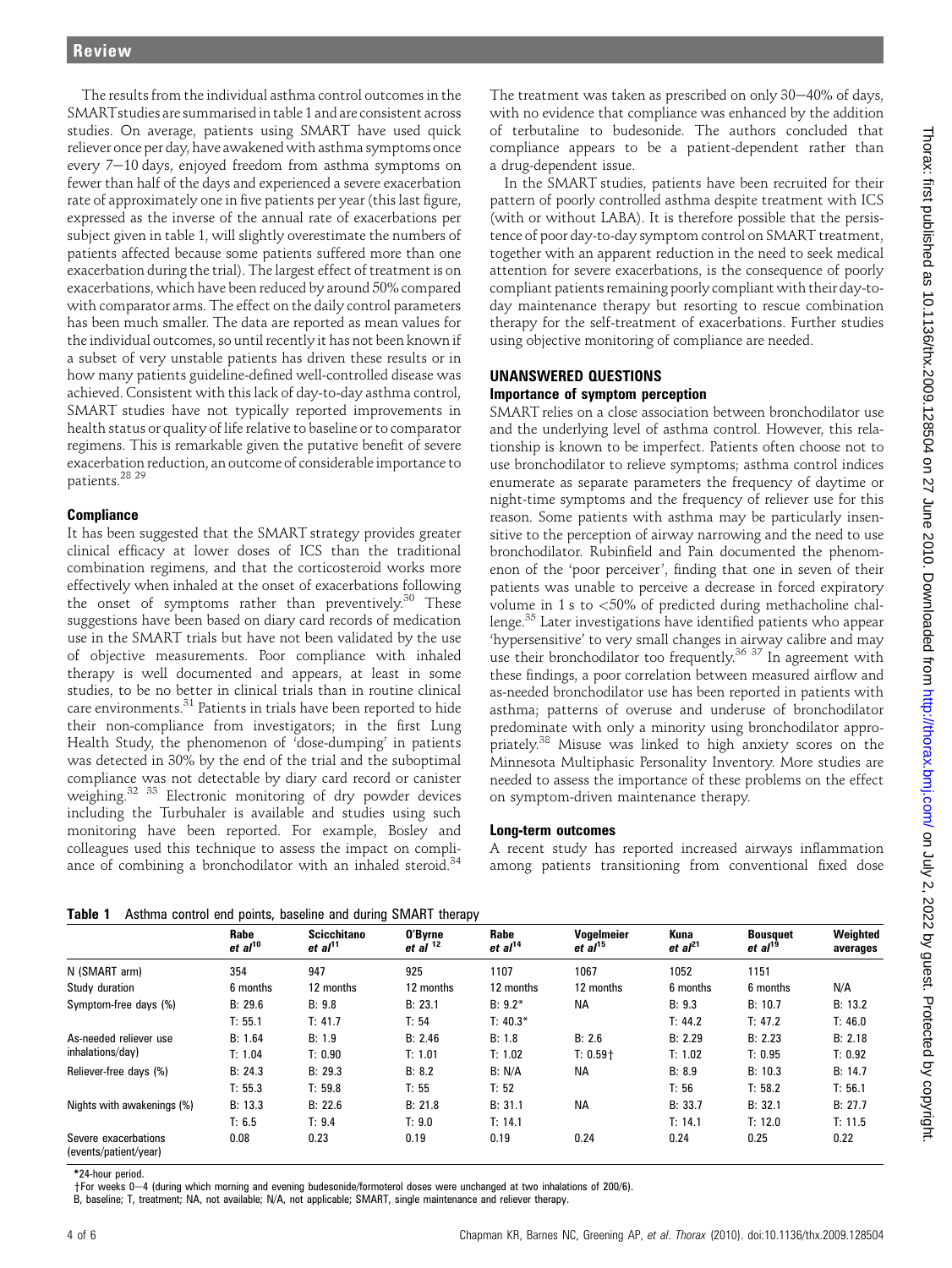

biopsy eosinophils. p Values are between-treatment comparisons.

maintenance therapy (when patients were receiving an average of 804 mg ICS per day) to SMART therapy for 1 year prescribed as 200/6 µg budesonide/formoterol twice daily plus as-needed doses.<sup>9</sup> In SMART-treated patients whose daily dose of budesonide averaged 604 µg per day, eosinophil numbers rose significantly in bronchial biopsies compared with baseline (see figure 2). In control patients who were randomised to a conventional maintenance regimen of constant dose  $800/12 \mu$ g budesonide/ formoterol twice daily with a separate SABA reliever, sputum eosinophil counts fell and in biopsy specimens both eosinophil and mast cell numbers fell significantly.

### Evaluating outcomes and action planning

twice daily plus as needed) or fixed

trend towards increased sputum

The prescription of the SMART strategy does not obviate the need to monitor and adjust maintenance medications, nor does it obviate the need for action plans that would permit early selftreatment of severe exacerbations requiring prednisone or equivalent. However, it is unclear from the literature on SMART which treatment outcomes best identify when the treatment should be modified. By protocol, patients employing SMART therapy are allowed to use additional budesonide/formoterol inhaler up to eight puffs per day to relieve symptoms. Presumably, if as-needed doses are needed persistently, the treatment is deemed inadequate and the maintenance adjusted. However, the exact level and duration of as-needed use at which dosage adjustments should be made are not known. In the study by Vogelmeier et al, two different maintenance doses of budesonide/ formoterol were permitted but the protocol for dosage adjustment was not specified and appears to have been at the discretion of the investigators.<sup>15</sup>

All studies with SMART have been conducted in patients with uncontrolled asthma. The potential benefits in partially controlled asthma have not been assessed, and it seems unlikely that there would be any benefits of this regimen in controlled patients who will use as-needed bronchodilator infrequently or not at all. Indeed, this highlights the conundrum posed by the SMART strategy; it is defined by the use of as-needed medication but the frequent use of as-needed medication is inconsistent with our current definitions of control.

### CONCLUSIONS

Published double-blind studies have shown that budesonide/ formoterol given in the SMART regimen is more effective than budesonide alone or than lower doses of budesonide/formoterol given in conventional fashion. It is still unclear how SMART compares with guideline-recommended amounts of combination therapy taken preventively to minimise symptoms and avoid reliever need. Guideline-recommended asthma control is rarely achieved in published SMART trials, in contrast with the reported reduction of severe exacerbations. Future studies should

assess which outcomes are most useful in deciding treatment adjustments for patients inadequately controlled with the strategy. The finding of increased eosinophilic airways inflammation over 1 year of treatment is of concern and calls for further long-term studies assessing inflammation and remodelling. The recruitment of poorly controlled patients with a history of recent exacerbations despite usually effective inhaled therapy may skew the results of published SMART trials and limit their application to a more typical asthma population.

Competing interests In the past 3 years, KRC has received compensation for consulting with AstraZeneca, Boehringer-Ingelheim, CSL Behring, GlaxoSmithKline, Merck Frosst, Novartis, Nycomed, Pfizer, Roche, Schering Plough and Telacris; has undertaken research funded by AstraZeneca, Boehringer-Ingelheim, CSL Behring, Forest Labs, GlaxoSmithKline, Novartis, Parangenix, Roche and Talecris; and has participated in continuing medical education activities sponsored in whole or in part by AstraZeneca, Boehringer-Ingelheim, GlaxoSmithKline, Merck Frosst, Novartis, Nycomed, Pfizer and Talecris. NCB has lectured for or received consulting fees from GlaxoSmithKline, AstraZeneca, Altana, Merck Generics, Chiesi and TEVA and has received grant support from GlaxoSmithKline and AstraZeneca. In the past year APG has received lecture fees from AstraZeneca and GlaxoSmithKline. PWJ has received consultancy fees from GlaxoSmithKline, AstraZeneca, Almirall, Boehringer-Ingelheim and Spiration; has received lecture fees from GlaxoSmithKline; and his institution will from his time as a consultant to Novartis. Within the past 3 years, SP has received compensation for consulting with Nycomed, GlaxoSmithKline, Neolab and AstraZeneca and has given lectures sponsored by Nycomed and GlaxoSmithKline. This manuscript was conceived, researched and written by the authors without assistance from employees of the pharmaceutical industry or their agents. No professional writers participated in the preparation of the manuscript.

Provenance and peer review Not commissioned; externally peer reviewed.

### **REFERENCES**

- 1. Global Initiative for Asthma (GINA). Global strategy for asthma management and prevention. http://www.ginasthma.com (accessed 9 Dec 2008).
- Greening AP, Ind PW, Northfield M, et al. Added salmeterol versus higher-dose corticosteroid in asthma patients with symptoms on existing inhaled corticosteroid. Lancet 1994;344:219-24.
- 3. Pauwels RA, Lofdahl CG, Postma DS, et al; Formoterol and Corticosteroids Establishing Therapy (FACET) International Study Group. Effect of inhaled formoterol and budesonide on exacerbations of asthma. N Engl J Med 1997;337:1405-11.
- 4. **Bateman ED,** Boushey HA, Bousquet J, et al. Can guideline-defined asthma control be achieved? The Gaining Optimal Asthma Control study. Am J Respir Crit Care Med  $2004 \cdot 170 \cdot 836 - 44$
- 5. **Selroos 0.** A smarter way to manage asthma with a combination of a long-acting beta(2)-agonist and inhaled corticosteroid. Ther Clin Risk Manag 2007;3:349-59.
- 6. Barnes PJ. Using a combination inhaler (budesonide plus formoterol) as rescue therapy improves asthma control. BMJ 2007;335:513.
- 7. Humbert M, Andersson TL, Buhl R. Budesonide/formoterol for maintenance and reliever therapy in the management of moderate to severe asthma. Allergy  $2008:63:1567 - 80.$
- 8. **Cates CJ,** Lasserson TJ. Combination formoterol and budesonide as maintenance and reliever therapy versus inhaled steroid maintenance for chronic asthma in adults and children. Cochrane Database Syst Rev 2009;(2):CD007313.
- 9. Pavord ID, Jeffery PK, Qiu Y, et al. Airway inflammation in patients with asthma with high-fixed or low-fixed plus as-needed budesonide/formoterol. J Allergy Clin Immunol 2009;123:1083-9.
- 10. Rabe KF, Pizzichini E, Stallberg B, et al. Budesonide/formoterol in a single inhaler for maintenance and relief in mild-to-moderate asthma: a randomized, double-blind trial.  $Check 2006: 129:246 - 56$